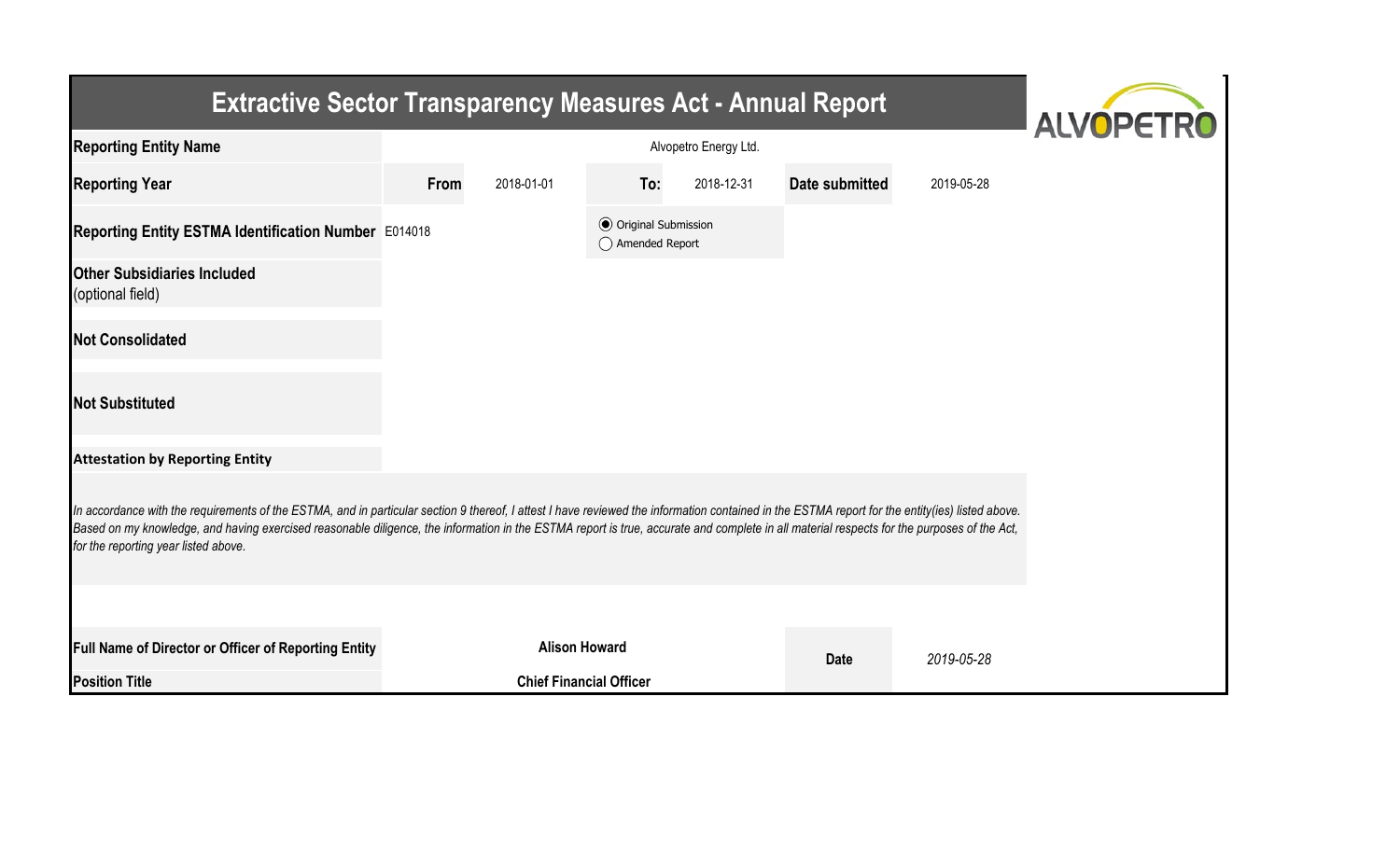| Extractive Sector Transparency Measures Act - Annual Report                                                                                                                      |                          |                                                                                                                               |                                         |                  |         |                                |                |                  |                                               |                                      |                                                                                                                                                                                                                                                                                                        |  |
|----------------------------------------------------------------------------------------------------------------------------------------------------------------------------------|--------------------------|-------------------------------------------------------------------------------------------------------------------------------|-----------------------------------------|------------------|---------|--------------------------------|----------------|------------------|-----------------------------------------------|--------------------------------------|--------------------------------------------------------------------------------------------------------------------------------------------------------------------------------------------------------------------------------------------------------------------------------------------------------|--|
| <b>Reporting Year</b><br><b>Reporting Entity Name</b><br><b>Reporting Entity ESTMA</b><br><b>Identification Number</b><br><b>Subsidiary Reporting Entities (if</b><br>necessary) | From:                    | 2018-01-01                                                                                                                    | To:<br>Alvopetro Energy Ltd.<br>E014018 | 2018-12-31       |         | Currency of the Report USD     |                |                  |                                               |                                      |                                                                                                                                                                                                                                                                                                        |  |
|                                                                                                                                                                                  | <b>Payments by Payee</b> |                                                                                                                               |                                         |                  |         |                                |                |                  |                                               |                                      |                                                                                                                                                                                                                                                                                                        |  |
| <b>Country</b>                                                                                                                                                                   | Payee Name <sup>1</sup>  | Departments, Agency, etc<br>within Payee that Received<br>Payments <sup>2</sup>                                               | <b>Taxes</b>                            | <b>Royalties</b> | Fees    | <b>Production Entitlements</b> | <b>Bonuses</b> | <b>Dividends</b> | Infrastructure<br><b>Improvement Payments</b> | <b>Total Amount paid to</b><br>Payee | Notes <sup>34</sup>                                                                                                                                                                                                                                                                                    |  |
| Brazil                                                                                                                                                                           | Government of Brazil     | Agência Nacional do Petróleo,<br>Gás Natural e Biocombustíveis<br>(National Agency of Petroleum,<br>Natural Gas and Biofuels) |                                         |                  | 208,000 |                                |                |                  |                                               | 208,000                              | All payments are reported in United<br>States Dollars (USD), the reporting<br>currency of the entity. The payments<br>are denominated in Brazilian Real<br>(BRL) and translated to USD at the<br>rate at the time of payment. The<br>weighted average BRL to USD rate<br>for these payments is 1:0.25. |  |
|                                                                                                                                                                                  |                          |                                                                                                                               |                                         |                  |         |                                |                |                  |                                               |                                      |                                                                                                                                                                                                                                                                                                        |  |
|                                                                                                                                                                                  |                          |                                                                                                                               |                                         |                  |         |                                |                |                  |                                               |                                      |                                                                                                                                                                                                                                                                                                        |  |
|                                                                                                                                                                                  |                          |                                                                                                                               |                                         |                  |         |                                |                |                  |                                               |                                      |                                                                                                                                                                                                                                                                                                        |  |
|                                                                                                                                                                                  |                          |                                                                                                                               |                                         |                  |         |                                |                |                  |                                               |                                      |                                                                                                                                                                                                                                                                                                        |  |
|                                                                                                                                                                                  |                          |                                                                                                                               |                                         |                  |         |                                |                |                  |                                               |                                      |                                                                                                                                                                                                                                                                                                        |  |
|                                                                                                                                                                                  |                          |                                                                                                                               |                                         |                  |         |                                |                |                  |                                               |                                      |                                                                                                                                                                                                                                                                                                        |  |
|                                                                                                                                                                                  |                          |                                                                                                                               |                                         |                  |         |                                |                |                  |                                               |                                      |                                                                                                                                                                                                                                                                                                        |  |
|                                                                                                                                                                                  |                          |                                                                                                                               |                                         |                  |         |                                |                |                  |                                               |                                      |                                                                                                                                                                                                                                                                                                        |  |
|                                                                                                                                                                                  |                          |                                                                                                                               |                                         |                  |         |                                |                |                  |                                               |                                      |                                                                                                                                                                                                                                                                                                        |  |
|                                                                                                                                                                                  |                          |                                                                                                                               |                                         |                  |         |                                |                |                  |                                               |                                      |                                                                                                                                                                                                                                                                                                        |  |
|                                                                                                                                                                                  |                          |                                                                                                                               |                                         |                  |         |                                |                |                  |                                               |                                      |                                                                                                                                                                                                                                                                                                        |  |
|                                                                                                                                                                                  |                          |                                                                                                                               |                                         |                  |         |                                |                |                  |                                               |                                      |                                                                                                                                                                                                                                                                                                        |  |
|                                                                                                                                                                                  |                          |                                                                                                                               |                                         |                  |         |                                |                |                  |                                               |                                      |                                                                                                                                                                                                                                                                                                        |  |
|                                                                                                                                                                                  |                          |                                                                                                                               |                                         |                  |         |                                |                |                  |                                               |                                      |                                                                                                                                                                                                                                                                                                        |  |
|                                                                                                                                                                                  |                          |                                                                                                                               |                                         |                  |         |                                |                |                  |                                               |                                      |                                                                                                                                                                                                                                                                                                        |  |
|                                                                                                                                                                                  |                          |                                                                                                                               |                                         |                  |         |                                |                |                  |                                               |                                      |                                                                                                                                                                                                                                                                                                        |  |
|                                                                                                                                                                                  |                          |                                                                                                                               |                                         |                  |         |                                |                |                  |                                               |                                      |                                                                                                                                                                                                                                                                                                        |  |
|                                                                                                                                                                                  |                          |                                                                                                                               |                                         |                  |         |                                |                |                  |                                               |                                      |                                                                                                                                                                                                                                                                                                        |  |
|                                                                                                                                                                                  |                          |                                                                                                                               |                                         |                  |         |                                |                |                  |                                               |                                      |                                                                                                                                                                                                                                                                                                        |  |
|                                                                                                                                                                                  |                          |                                                                                                                               |                                         |                  |         |                                |                |                  |                                               |                                      |                                                                                                                                                                                                                                                                                                        |  |
|                                                                                                                                                                                  |                          |                                                                                                                               |                                         |                  |         |                                |                |                  |                                               |                                      |                                                                                                                                                                                                                                                                                                        |  |
|                                                                                                                                                                                  |                          |                                                                                                                               |                                         |                  |         |                                |                |                  |                                               |                                      |                                                                                                                                                                                                                                                                                                        |  |
| <b>Additional Notes:</b>                                                                                                                                                         |                          |                                                                                                                               |                                         |                  |         |                                |                |                  |                                               |                                      |                                                                                                                                                                                                                                                                                                        |  |